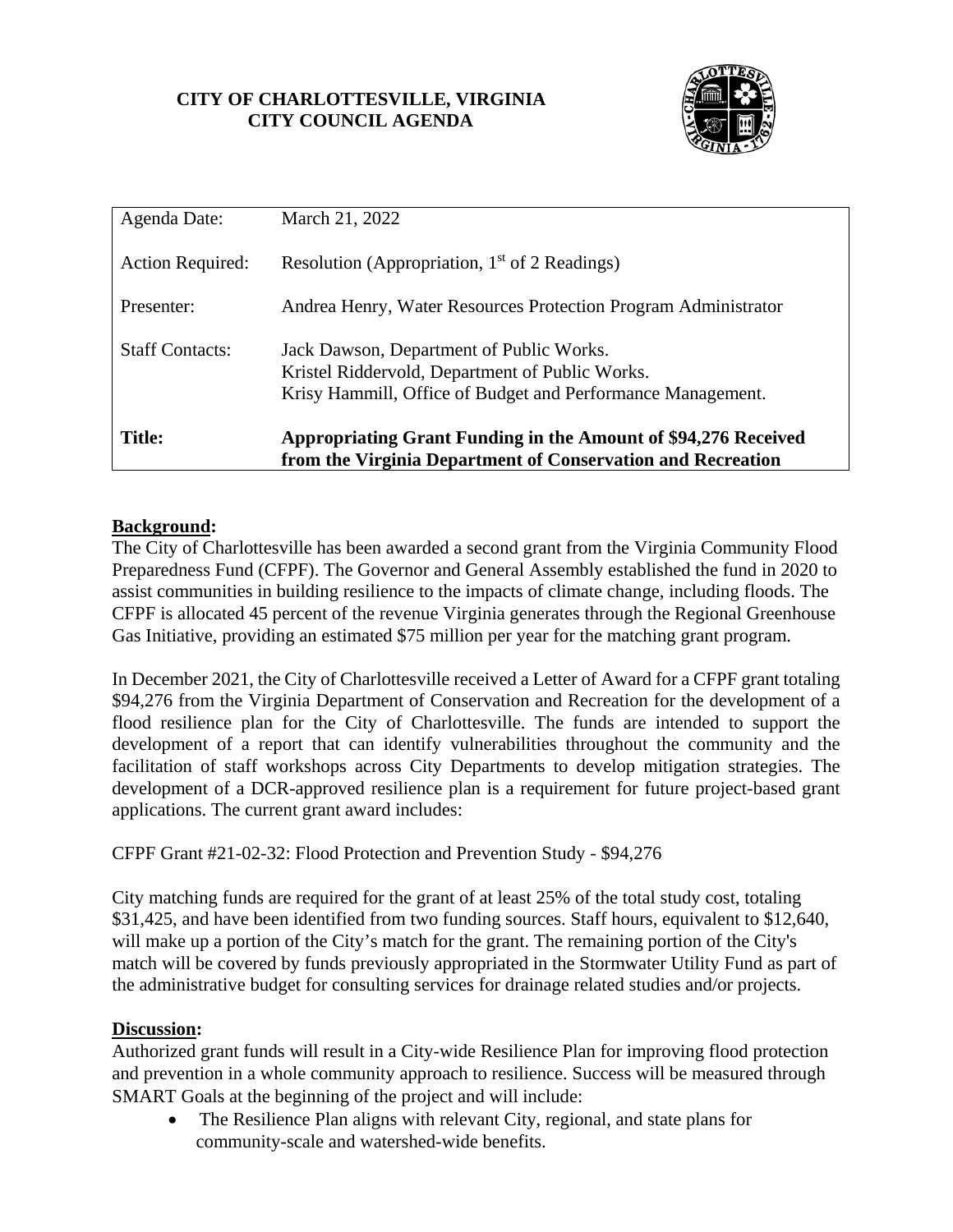- The Plan includes an implementation strategy to connect funding to programmatic strategies and infrastructure projects in a consistent and responsible manner.
- The Plan identifies how to develop resilience in a strategic, sustainable, and community-wide manner.
- Development of the Plan includes a City-wide approach to reach as many stakeholders as possible.
- The Plan optimizes return on investment.

A consultant will co-create the plan at facilitated workshops with the City's Resilience Team staff to increase staff expertise and capabilities. The City's Team will involve staff from several departments to ensure stakeholders are invited to provide input and prospective on the Resilience Plan. Through invitation of participants from many departments, the project will also achieve widespread education of City staff regarding flood resilience.

The resulting plan will include an implementation strategy identifying funding opportunities, a schedule for implementing programmatic strategies and infrastructure projects, and potential public and private partnerships. Funding opportunities may include capital funds, stormwater utility fees, loans, and grants including the Community Flood Preparedness Flood Fund, FEMA grants, non-governmental organization options, and others.

The City will submit the plan to DCR for review and approval to be eligible to submit grant applications to fund design and construction of projects in future fund applications.

### **Alignment with City Council's Vision and Strategic Plan:**

The development of a flood resilience plan directly supports several strategic initiatives in the 2013 City of Charlottesville Comprehensive Plan (Environment):

- 4.3: Assess infrastructure and prioritize solutions for the repair, upgrade, and improvement of the City's stormwater infrastructure, utilizing green infrastructure when advisable.
- 4.4: Identify and track stormwater hazards such as flooding and drainage problems that may threaten people and property and identify or establish funding to remedy or prevent safety hazards.

### **Community Engagement:**

The resilience plan will be publicly available as an outreach tool to communicate the City's approach to stormwater management. Programmatic solutions, including targeted community outreach, will be explored as potential flood mitigation and resilience strategies.

### **Budgetary Impact:**

Grant funds will be appropriated and expended from a grants fund account. The \$18,785 cash match for these grant awards will be allocated from previously appropriated funding in the City's stormwater utility fund.

### **Alternatives**:

Council may decline the grant.

### **Recommendation:**

Staff recommends approval and appropriation of grant funds.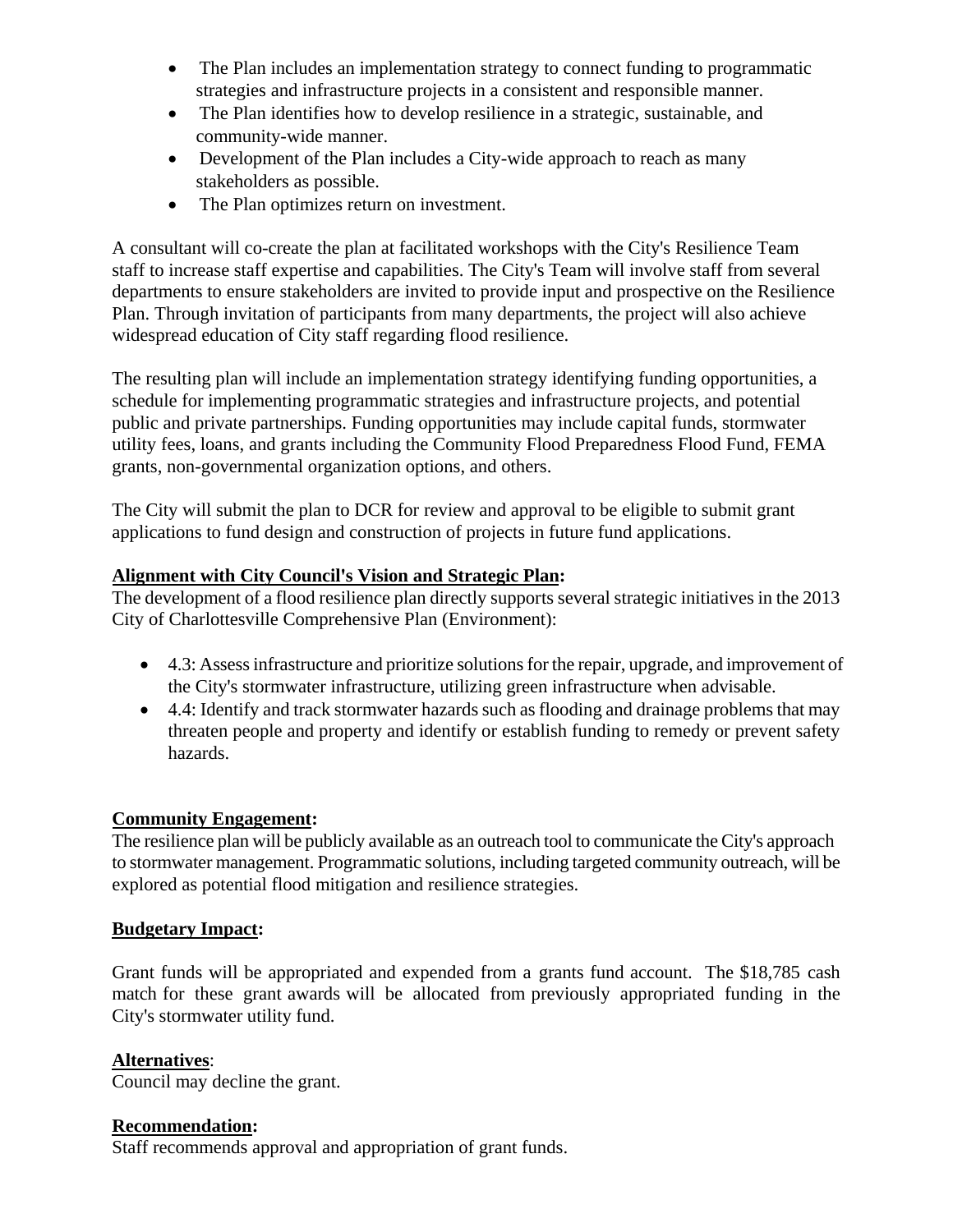# **Attachments (3)**:

- Resolution
- DCR Letter of Award
- DCR Grant Agreement